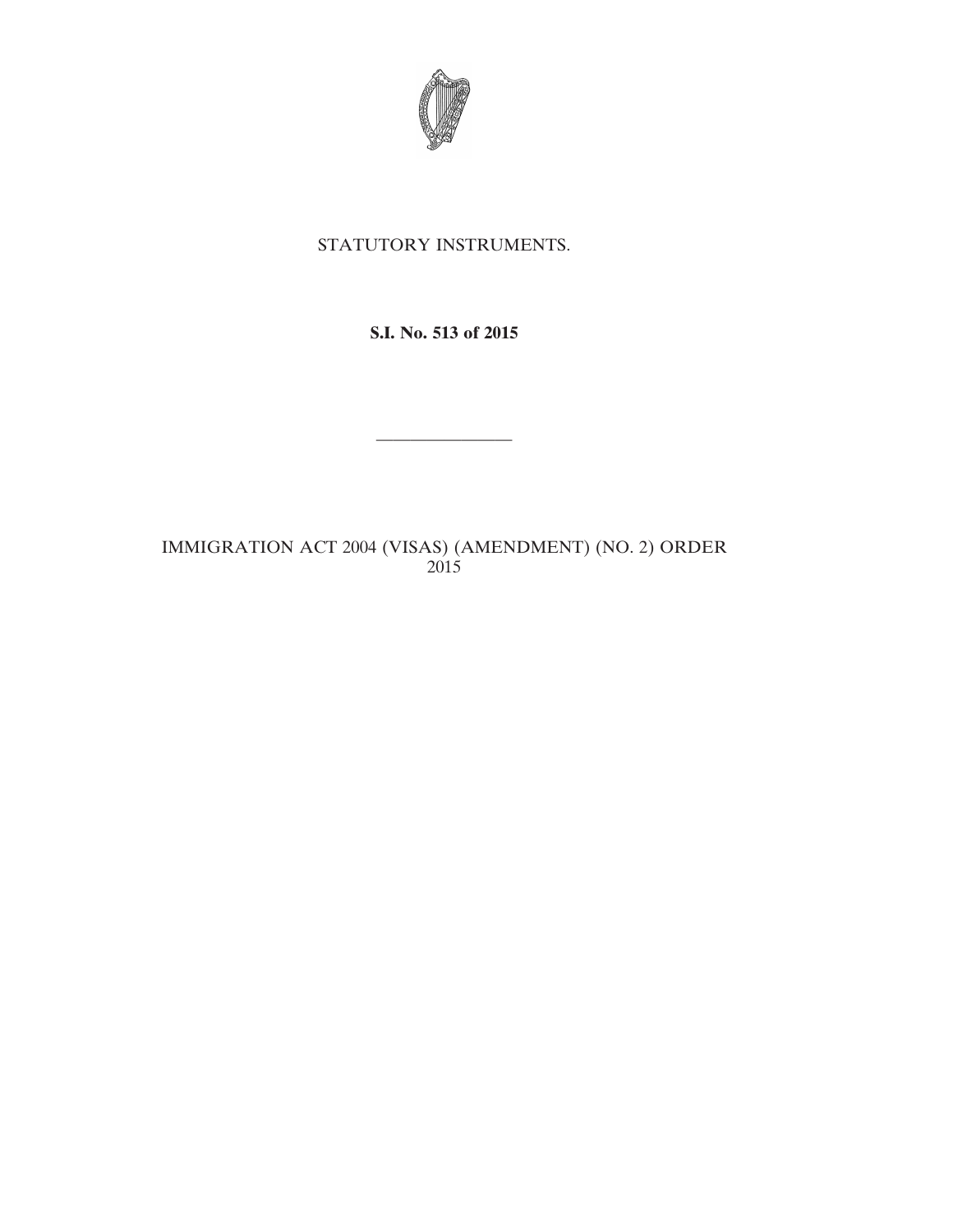## IMMIGRATION ACT 2004 (VISAS) (AMENDMENT) (NO. 2) ORDER 2015

I, FRANCES FITZGERALD, Minister for Justice and Equality, in exercise of the powers conferred on me by section 17 of the Immigration Act 2004 (No. 1 of 2004) (as adapted by the Justice and Law Reform (Alteration of Name and Department and Title of Minister) Order 2011 (S.I. No. 138 of 2011)), hereby order as follows:

1. (1) This Order may be cited as the Immigration Act 2004 (Visas) (Amendment) (No. 2) Order 2015.

(2) This Order comes into operation on 30 November 2015.

2. The Immigration Act 2004 (Visas) Order 2014 (S.I. No. 473 of 2014) is amended, in Schedule 1, by deleting "Malawi".

L.S.

GIVEN under my Official Seal, 12 November 2015.

> FRANCES FITZGERALD, Minister for Justice and Equality.

*Notice of the making of this Statutory Instrument was published in "Iris Oifigiúil" of* 20*th November*, 2015.